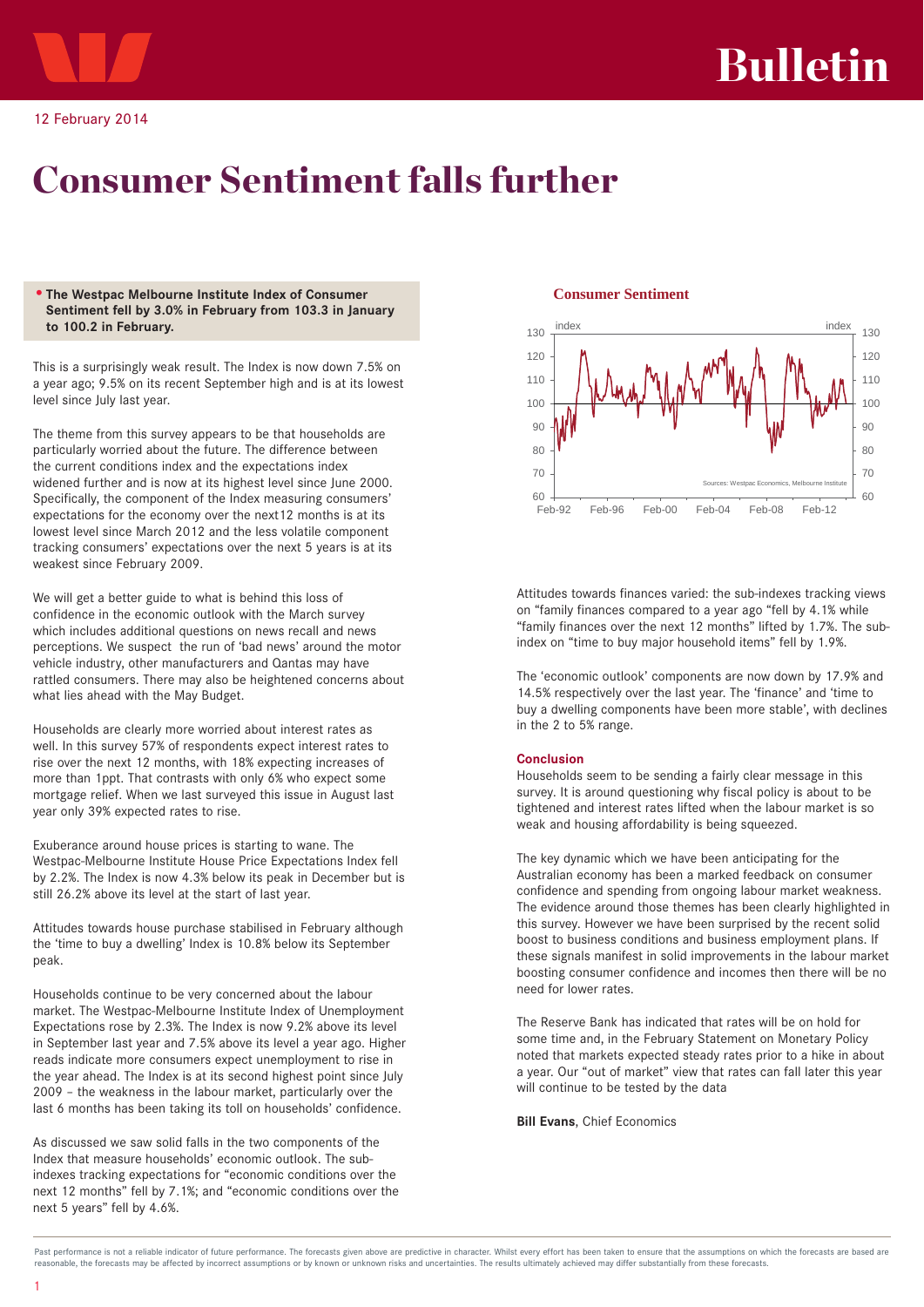

## **Consumer sentiment – February 2014**

|                                        | $\mathsf{avg}^{\star}$ | <b>Feb 2012</b> | <b>Feb 2013</b> | lan 2014 | <b>Feb 2014</b> | %mth   | %vr     |
|----------------------------------------|------------------------|-----------------|-----------------|----------|-----------------|--------|---------|
| <b>Consumer Sentiment Index</b>        | 101.8                  | 101.1           | 108.3           | 103.3    | 100.2           | $-3.0$ | $-7.5$  |
| Family finances vs a year ago          | 89.8                   | 83.3            | 83.5            | 89.4     | 85.7            | $-4.1$ | 2.6     |
| Family finances next 12mths            | 108.5                  | 103.6           | 105.0           | 101.2    | 102.9           | 1.7    | $-2.0$  |
| Economic conditions next 12mths        | 90.6                   | 91.1            | 108.9           | 96.3     | 89.4            | $-7.1$ | $-17.9$ |
| Economic conditions next 5yrs          | 91.0                   | 99.4            | 101.0           | 90.5     | 86.3            | $-4.6$ | $-14.5$ |
| Time to buy a major household item     | 128.1                  | 128.0           | 143.1           | 139.0    | 136.3           | $-1.9$ | $-4.8$  |
| Time to buy a dwelling                 | 123.5                  | 118.8           | 135.4           | 129.4    | 129.3           | 0.0    | $-4.5$  |
| Time to buy a vehicle                  | 122.8                  | 125.7           | 140.7           | 142.8    | n.a.            | n.a.   | n.a.    |
| <b>Unemployment Expectations Index</b> | 128.8                  | 143.6           | 145.1           | 152.4    | 155.9           | 2.3    | 7.5     |
| <b>House Price Expectations Index</b>  | 135.8                  | n.a.            | n.a.            | 162.8    | 159.3           | $-2.2$ | n.a.    |

Source: Westpac–Melbourne Institute \*avg over full history of the survey, all figures except 'dwelling', 'vehicle' and 'unemployment' and 'house price expectations' indexes are seasonally adjusted

Survey interviews are conducted by OZINFO Research on the telephone using trained interviewers. Telephone numbers and the household respondent are selected at random. This latest survey is based on 1200 adults aged 18 years and over, across Australia. It was conducted in the week from 3 February to 8 February 2014. The data have been weighted to reflect Australia's population distribution. Copyright at all times remains with the Melbourne Institute of Applied Economic and Social Research.

Past performance is not a reliable indicator of future performance. The forecasts given above are predictive in character. Whilst every effort has been taken to ensure that the assumptions on which the forecasts are based reasonable, the forecasts may be affected by incorrect assumptions or by known or unknown risks and uncertainties. The results ultimately achieved may differ substantially from these forecasts.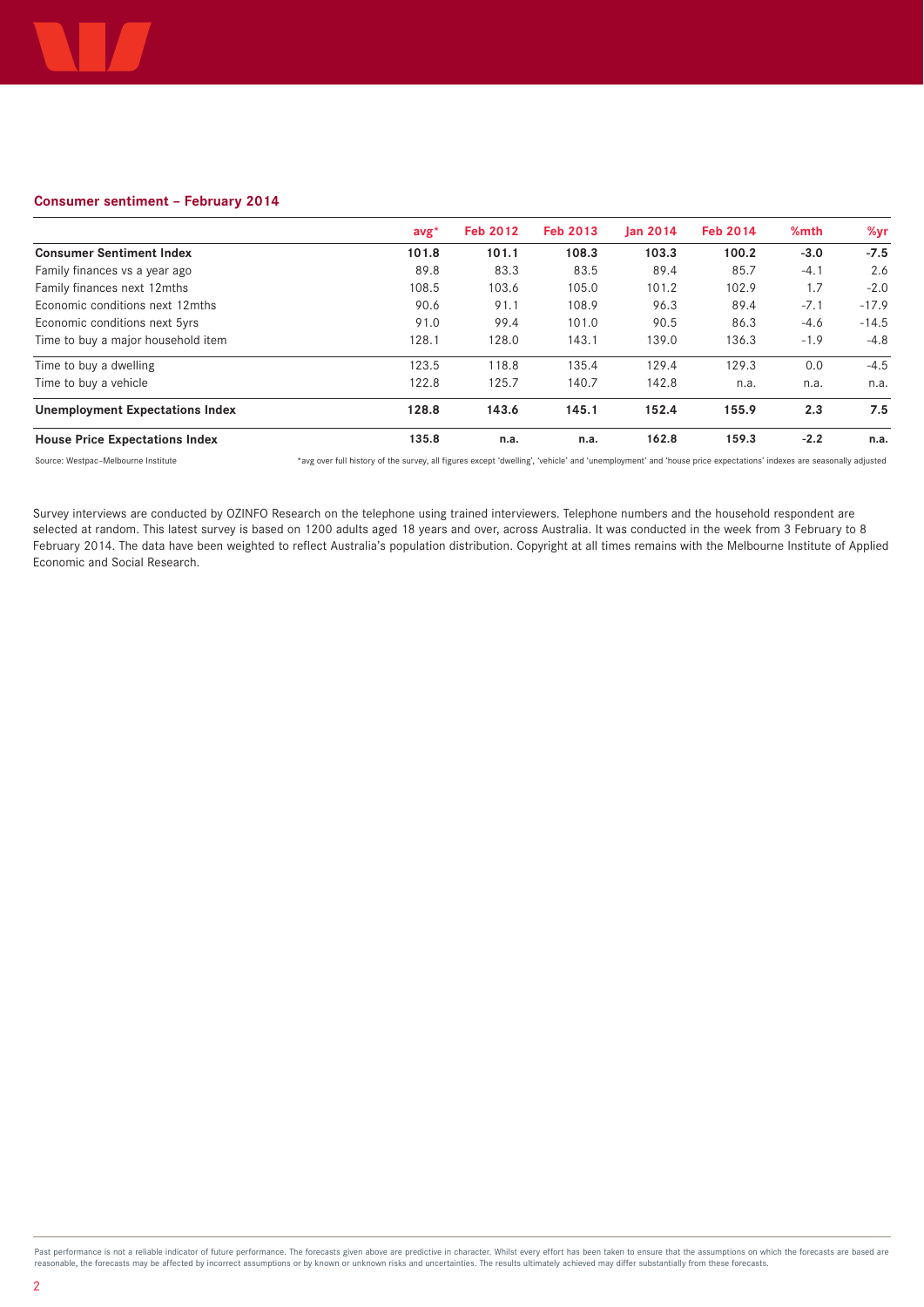**Things you should know:** Each time someone visits our site, data is captured so that we can accurately evaluate the quality of our content and make improvements for you. We may at times use technology to capture data about you to help us to better understand you and your needs, including potentially for the purposes of assessing your individual reading habits and interests to allow us to provide suggestions regarding other reading material which may be suitable for you.

If you are located in Australia, this material and access to this website is provided to you solely for your own use and in your own capacity as a wholesale client of Westpac Institutional Bank being a division of Westpac Banking Corporation ABN 33 007 457 141 AFSL 233714 ('Westpac'). If you are located outside of Australia, this material and access to this website is provided to you as outlined below.

This material and this website contain general commentary only and does not constitute investment advice. Certain types of transactions, including those involving futures, options and high yield securities give rise to substantial risk and are not suitable for all investors. We recommend that you seek your own independent legal or financial advice before proceeding with any investment decision. This information has been prepared without taking account of your objectives, financial situation or needs. This material and this website may contain material provided by third parties. While such material is published with the necessary permission none of Westpac or its related entities accepts any responsibility for the accuracy or completeness of any such material. Although we have made every effort to ensure the information is free from error, none of Westpac or its related entities warrants the accuracy, adequacy or completeness of the information, or otherwise endorses it in any way. Except where contrary to law, Westpac and its related entities intend by this notice to exclude liability for the information. The information is subject to change without notice and none of Westpac or its related entities is under any obligation to update the information or correct any inaccuracy which may become apparent at a later date. The information contained in this material and this website does not constitute an offer, a solicitation of an offer, or an inducement to subscribe for, purchase or sell any financial instrument or to enter a legally binding contract. Past performance is not a reliable indicator of future performance. The forecasts given in this material and this website are predictive in character. Whilst every effort has been taken to ensure that the assumptions on which the forecasts are based are reasonable, the forecasts may be affected by incorrect assumptions or by known or unknown risks and uncertainties. The ultimate outcomes may differ substantially from these forecasts.

Transactions involving carbon give rise to substantial risk (including regulatory risk) and are not suitable for all investors. We recommend that you seek your own independent legal or financial advice before proceeding with any investment decision. This information has been prepared without taking account of your objectives, financial situation or needs. Statements setting out a concise description of the characteristics of carbon units, Australian carbon credit units and eligible international emissions units (respectively) are available at www.cleanenergyregulator.gov.au as mentioned in section 202 of the Clean Energy Act 2011, section 162 of the Carbon Credits (Carbon Farming Initiative) Act 2011 and section 61 of the Australian National Registry of Emissions Units Act 2011. You should consider each such statement in deciding whether to acquire, or to continue to hold, any carbon unit, Australian carbon credit unit or eligible international emissions unit.

#### **Additional information if you are located outside of Australia**

**New Zealand:** The current disclosure statement for the New Zealand division of Westpac Banking Corporation ABN 33 007 457 141 or Westpac New Zealand Limited can be obtained at the internet address www.westpac.co.nz. Westpac Institutional Bank products and services are provided by either Westpac Banking Corporation ABN 33 007 457 141 incorporated in Australia (New Zealand division) or Westpac New Zealand Limited. For further information please refer to the Product Disclosure Statement (available from your Relationship Manager) for any product for which a Product Disclosure Statement is required, or applicable customer agreement. Download the Westpac NZ QFE Group Financial Advisers Act 2008 Disclosure Statement at www.westpac.co.nz.

**China, Hong Kong, Singapore and India:** Westpac Singapore Branch holds a wholesale banking licence and is subject to supervision by the Monetary Authority of Singapore. Westpac Hong Kong Branch holds a banking license and is subject to supervision by the Hong Kong Monetary Authority. Westpac Hong Kong branch also holds a license issued by the Hong Kong Securities and Futures Commission (SFC) for Type 1 and Type 4 regulated activity. Westpac Shanghai and Beijing Branches hold banking licenses and are subject to supervision by the China Banking Regulatory Commission (CBRC). Westpac Mumbai Branch holds a banking license from Reserve Bank of India (RBI) and subject to regulation and supervision by the RBI.

**U.K.:** Westpac Banking Corporation is registered in England as a branch (branch number BR000106), and is authorised and regulated by the Australian Prudential Regulatory Authority in Australia. WBC is authorised in the United Kingdom by the Prudential Regulation Authority. WBC is subject to regulation by the Financial Conduct Authority and limited regulation by the Prudential Regulation Authority in the United Kingdom. Details about the extent of our regulation by the Prudential Regulation Authority are available from us on request. Westpac Europe Limited is a company registered in England (number 05660023) and is authorised by the Prudential Regulation Authority and regulated by the Financial Conduct Authority and the Prudential Regulation Authority. This material and this website and any information contained therein is directed at a) persons who have professional experience in matters relating to investments falling within Article 19(1) of the Financial Services Act 2000 (Financial Promotion) Order 2005 or (b) high net worth entities, and other persons to whom it may otherwise be lawfully communicated, falling within Article 49(1) of the Order (all such persons together being referred to as "relevant persons"). The investments to which this material and this website relates are only available to and any invitation, offer or agreement to subscribe, purchase or otherwise acquire such investments will be engaged in only with, relevant persons. Any person who is not a relevant person should not act or rely upon this material and this website or any of its contents. In the same way, the information contained in this material and this website is intended for "eligible counterparties" and "professional clients" as defined by the rules of the Financial Services Authority and is not intended for "retail clients". With this in mind, Westpac expressly prohibits you from passing on the information in this material and this website to any third party. In particular this material and this website, website content and, in each case, any copies thereof may not be taken, transmitted or distributed, directly or indirectly into any restricted jurisdiction.

**U.S.:** Westpac operates in the United States of America as a federally licensed branch, regulated by the Office of the Comptroller of the Currency. Westpac is also registered with the US Commodity Futures Trading Commission ("CFTC") as a Swap Dealer, but is neither registered as, or affiliated with, a Futures Commission Merchant registered with the US CFTC. Westpac Capital Markets, LLC ('WCM'), a wholly-owned subsidiary of Westpac, is a broker-dealer registered under the U.S. Securities Exchange Act of 1934 ('the Exchange Act') and member of the Financial Industry Regulatory Authority ('FINRA').